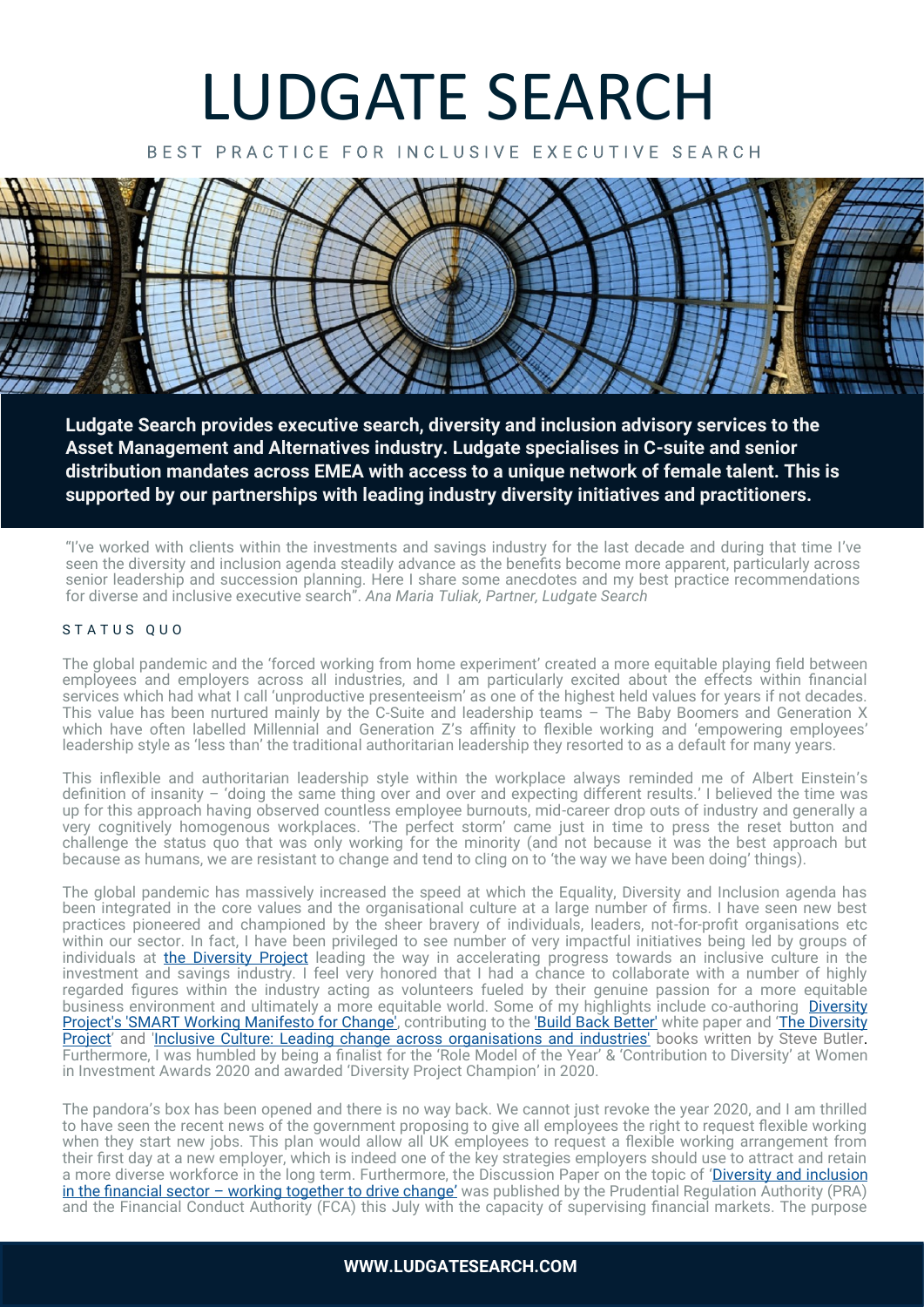of this initiative is as quoted – 'to engage financial firms and other stakeholders in a discussion on how we can accelerate the pace of meaningful change and what role we can most usefully play to support this change. We reiterate why diversity and inclusion is important for our objectives. And we explore how to build on existing requirements to support and monitor progress in the UK financial sector. The regulators are working together to clarify our regulatory approach to diversity and inclusion in pursuit of our statutory objectives (and having due regard to our Public Sector Equality Duty. This discussion will support our engagement with stakeholders and policy development, helping to determine which interventions could have the greatest impact.'

# DATA DRIVEN APPROACH

To complement these recent developments, a key finding from The Parental Fog Index 2020: Investment Management Special Report published by the [Executive Coaching Consultancy \(ECC\)](https://executive-coaching.co.uk/) showed only a small minority of the UK's leading investment management firms are disclosing how they support working parents, at a time when the UK workforce had a record number of dual-career parents working full time and as the coronavirus increased the challenge parents faced. Earlier this year **[Ludgate Search](https://www.ludgatesearch.com/)** ran a survey across professionals in the investments industry to understand their level of awareness about support policies and how important these policies are when looking for a new role. Respondents to the survey were predominately working parents and identified as female, from a variety of disciplines across asset management.

#### **Key findings included:**

- Almost 40% of working parents surveyed did not know what policies their firm had in place for working parents and 35% of said that their firms had not communicated what policies were in place during the pandemic. This was a surprising result given the well-publicized challenges facing working parents at a time when this support is arguably most needed.
- Just over 40% of those surveyed felt that there was not enough support provided during the pandemic and more worryingly, 63% did not take up any of the policies in place even when they were aware of what was available. The results suggest that if organisations are serious about retaining and advancing employees who are working parents, then significant action needs to be taken to ensure that the policies in place are viewed more positively. For organisations seeking to address gender imbalance, the perception that existing support policies do more harm than good diminishes the likelihood of retaining working parents, and as seen from our results, women in particular.
- Overwhelmingly, respondents considered support for working parents as an important, or a very important consideration in their next career move. It should be noted that of the 15% of respondents for whom this was the most important consideration, 100% identified as female. As a result, organizations with a focus on female talent acquisition strategies need to ensure that their policies are front and center for potential candidates.
- Refreshingly 38% of respondents felt comfortable asking about parental leave policies in an interview, but an over a third of those surveyed would only feel comfortable doing so through a recruiter or a headhunter and almost 30% stated that they wouldn't feel comfortable initiating these conversations at all. Perhaps unsurprisingly, 82% of those surveyed who responded 'No' were female. And 80% of those who would only be comfortable asking about parental leave policies through a recruiter, were female. We know that women approach their job search any negotiation around benefits in a markedly different way to men, and these results suggest that organizations need make better accommodations for the concerns that women may have during the interview process.
- 61% of participants had declined a job in the last 6 months due to lack of support policies. A significant number were in sales roles and from a recruitment perspective we know that this is one of the hardest areas to address gender imbalance so once again, needs to be a key focus when recruiting for diverse talent. It should be noted that whilst a high proportion of those that had declined a role were women, the numbers of men who had declined a role were higher than expected which illustrates that both men and women are keen to not return to the old status quo of working 5 days a week in the office post pandemic.
- Over 60% of participants would prioritise opportunities with firms which have above 'current average' flexible working policies, a culture that supports working parents and leads by fully embedding flexible working for all. Most notably a majority of candidates would turn down job offers or leave organisations for the same reasons.
- Flexible working is something that the industry has been asking for several years and the pandemic has certainly sped up the need for firms to have a clear policy around flexible working. We unfortunately still find

## **WWW.LUDGATESEARCH.COM**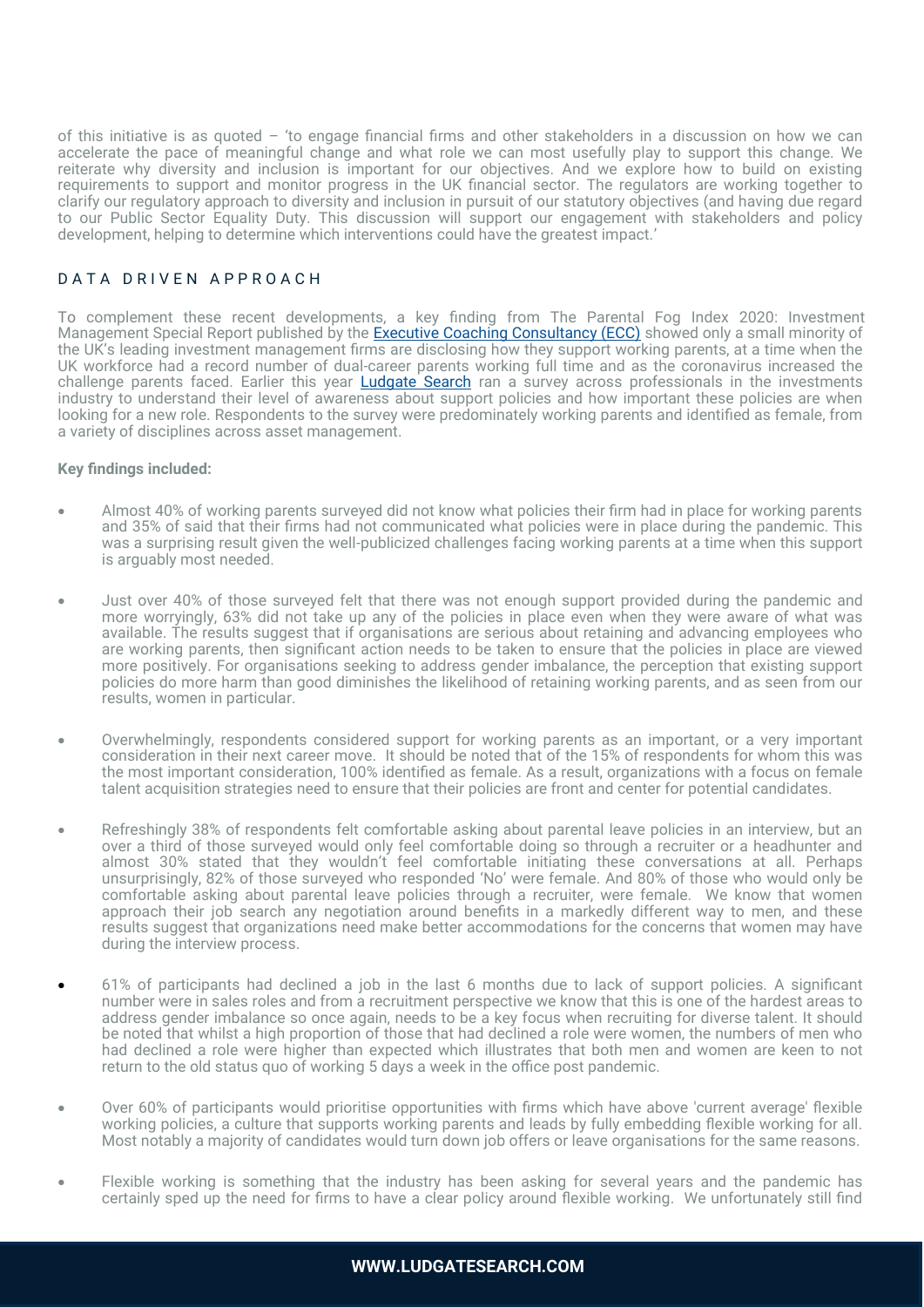that to this point, flexible working is applied on a case-by-case basis or dependent on seniority or tenure. It might not even be a policy as such and is taking the form of a side agreement, so again, if firms are serious about retaining working parents or hiring women, a clear and consistent policy is needed. It is crucial now more than ever for industry leaders to adapt a more sustainable approach to flexible working.

The 'war for talent' is real. All five generations and especially Millennials not only desire agile workplaces but require them to bring their best self to work. The demand and desire to hire cognitively diverse talent and employee retention is undeniable. In fact, within our industry the talent with illiquid alternatives experience is highest in demand across EMEA right now. The challenge for firms who want to create change and do more to attract a diverse workforce include, creating agile workplaces; a D&I driven culture; promotions; progression and succession planning; enhanced employee benefits, pay rises; implementing flexible working best practice; up-skilling your internal TA & Exec Search capabilities; reviewing recruitment and search partnerships are some of the strategies that are being developed and enhanced across industries.

So, with the demand currently outstripping the supply when it comes to post-pandemic recruitment, how can organisations and leaders effectively manage their current workforce and attract new talent? Ludgate Search recently run a survey completed by over 100 participants which indicated organisation's current 'go to' strategies:

- Flexible working: D&I culture 38%
- Progression & promotion plans 26%
- Pay raises & enhanced benefits 32%
- Building TA& Exec Search teams 4%

It is clear that to attract and ultimately retain the best cognitive diverse talent it is essential for organisations to embed flexible working best practice and create a truly inclusive culture with a long-term outlook. Quick wins are important for sure, but a long-term strategy for talent attraction and retention has never been more important. Therefore, we believe that having an inclusive recruitment best practice to complement your inclusive leadership driven organisation is key.

## IN CLUSIVE RECRUITMENT BEST PRACTICE

We know that the economic impact of the Coronavirus pandemic has not been equally distributed and where inequalities existed before the pandemic (especially women and minorities) these have widened significantly. Different circumstances before the pandemic have also influenced people's ability to survive financially and to recover in the aftermath. In April 2020 the gender pay gap was 7.4%.

A higher proportion of men than women were in employment in 2020. The fourth annual review from think tank New Financial for Britain's finance ministry, said the Women in Finance Charter faced its biggest test yet after the COVID-19 pandemic struck in 2020. A group of 81 firms were due to hit their target by the end of 2020, but 44 of them failed to do so, citing deliberately ambitious targets, and recruitment or promotion freezes due to COVID, the review said. Asset manager BlackRock missed its 30% target last year but achieved it in early 2021. Others who missed in 2020 include Invesco, the Financial Conduct Authority, insurer AXA UK, Funding Circle, Legal & General Group, London Stock Exchange Group, Bank of England, Tesco Bank, and the Financial Reporting Council. Two-thirds of the 209 signatories are seeking to quantify and qualify the impacts of Covid on women in their workforce. It will be indeed interesting to observe the 2021 gender pay gap results.

According to the McKinsey & Company report published in March this year the pandemic had a near-immediate effect on women's employment. One in four women are considering leaving the workforce or downshifting their careers versus one in five men. While everyone has been impacted in one way or another, three major groups have experienced some of the largest challenges: working mothers, women in senior management positions, and Black women. This disparity came across as particularly stark with parents of kids under ten: the rate at which women in this group were considering leaving was ten % higher than for men. And women in heterosexual dual-career couples who have children also reported larger increases in their time spent on household responsibilities since the pandemic began. In the UK, men from ethnic minorities and women have experienced worse mental health declines than White British men, according to a study published earlier this year by the University of Glasgow and the University of Exeter.

Signatories of the Women in Finance Charter still place the greatest emphasis on changes to recruitment practices to push towards their targets. The latest report highlights that of the 209 signatories to the charter, the top actions that firms were taking to drive change were mainly focused on recruitment, data or measurement of diverse hires and D&I training. Flexible working and policy review were only mentioned 37 times respectively in the report. However, as head- hunters we are acutely aware that firms that do not have a clear strategy around flexible working, risk missing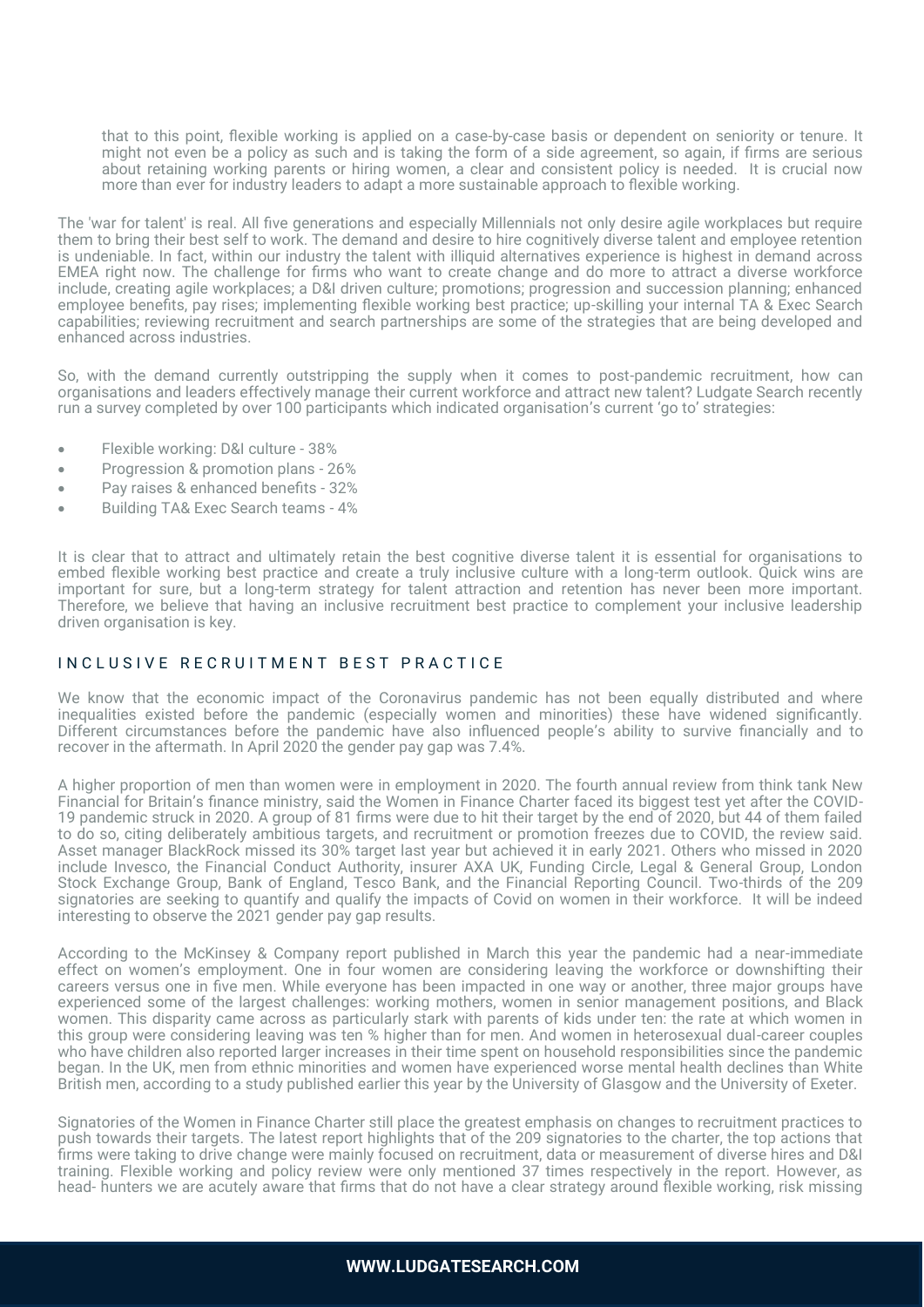out on diverse talent or failing to retain their existing working parents, women, and minorities.

These factors are now pivotal for employers when forming their talent attraction and retention strategy. And whilst the evidence is clear, we still see most vulnerable groups taking a hit when it comes to securing their next mandate or firms losing their top talent due to non-inclusive organizational culture. And when it comes down to it, I truly believe that only 'the long term committed' and authentic organisations will emerge as winners.

It goes without saying that we all unequivocally have a role to play on this journey. Looking back at start of my career a decade ago, workplaces within our industry looked and felt very different to today. I can say with a slight relief that a lot has changed; however a lot still needs to happen to truly create sustainably inclusive and diverse workplaces many of us are longing for. To help the industry on this mission, in 2017 we launched Ludgate Search, a specialist executive search firm focusing on C-Suite and Senior Distribution appointments across EMEA, specifically within the traditional and alternative investments.

My mission was and still is, to act as a true talent partner and D&I advisor to my clients, and help them on their EDI journey, wherever they happen to be. Due to Distribution teams across EMEA generally being very gender biased I made it my mission to build relationships with top female talent across EMEA. This has been particularly useful for my clients amid Brexit (we might have forgot about this …but yes, this has also happened in midst of the pandemic!), as we were able to help many organisations to restructure their UK and European capabilities whilst retaining their market share within the new regulatory framework keeping in mind the D&I best practice when it comes to talent attraction and retention.

# MY TOP TIPS FOR EFFECTIVE INCLUSIVE RECRUITMENT INCLUDE:

- Invest in your talent pipelining and succession planning capabilities with clear diversity targets backed and championed by C-Suite and your leadership teams
- Invest in unconscious bias training for your line managers and leadership teams
- Run comprehensive searches for every appointment rather than 'hiring in haste' and mandating a head-hunter to approach a handful of 'usual suspects'. Believe it or not this is still a 'go to approach' for many organisations even in the post pandemic world.
- Agree parameters for a balanced longlist taking into consideration, gender, ethnicity, socio-economic background, sexual orientation, and other protected characteristics. The key here is to partner with a headhunter who can provide you with an honest view of how balanced the existing talent pool with required diversity characteristic is (which in most cases will be unbalanced).
- Partner with someone who will make suggestions on alternative options for finding talent looking at other industries, job roles or encourage you to consider "Returners" etc. This completely depends on the search and the client, but the emphasis should be on a tailored approach and a headhunter acting as a candid D&I adviser, ready to challenge and push back when needed.
- Speed vs. Diversity I often remind clients that a truly diverse shortlist might affect the speed of the search. From experience we know that it takes about 3-5x as long to engage with female candidate vs. a male one. This might also require the line manager to get involved in initial confidential conversations. Furthermore, organisations often fail to plan diverse interview panels which seem like an obvious step but this is still very much 'work in progress' for a number of organisations. Organisations which practice patience and understand that this is what it takes to create more diverse teams will indeed emerge as winners. I am huge believer that the long term gain should be a prioritised.
- Expectations vs. Reality I often advise and quide clients on what they would be ready to compromise on  $$ maybe years of experience; existing track record; product specialism or geography coverage, and it is up to us to agree on the absolute 'must haves' vs. 'nice to haves' to achieve a diverse shortlist.
- Flexible working I cannot stress enough the power of this diversity tool in creating a more inclusive and diverse workplaces. I tirelessly encourage organisations to embed flexible working practices at the point of hire (not the old fashioned 'only after a certain number of years in service'). Latest government announcements should help to shift the long standing predominate culture of presenteeism which I believe is holding us back as an industry.

## **WWW.LUDGATESEARCH.COM**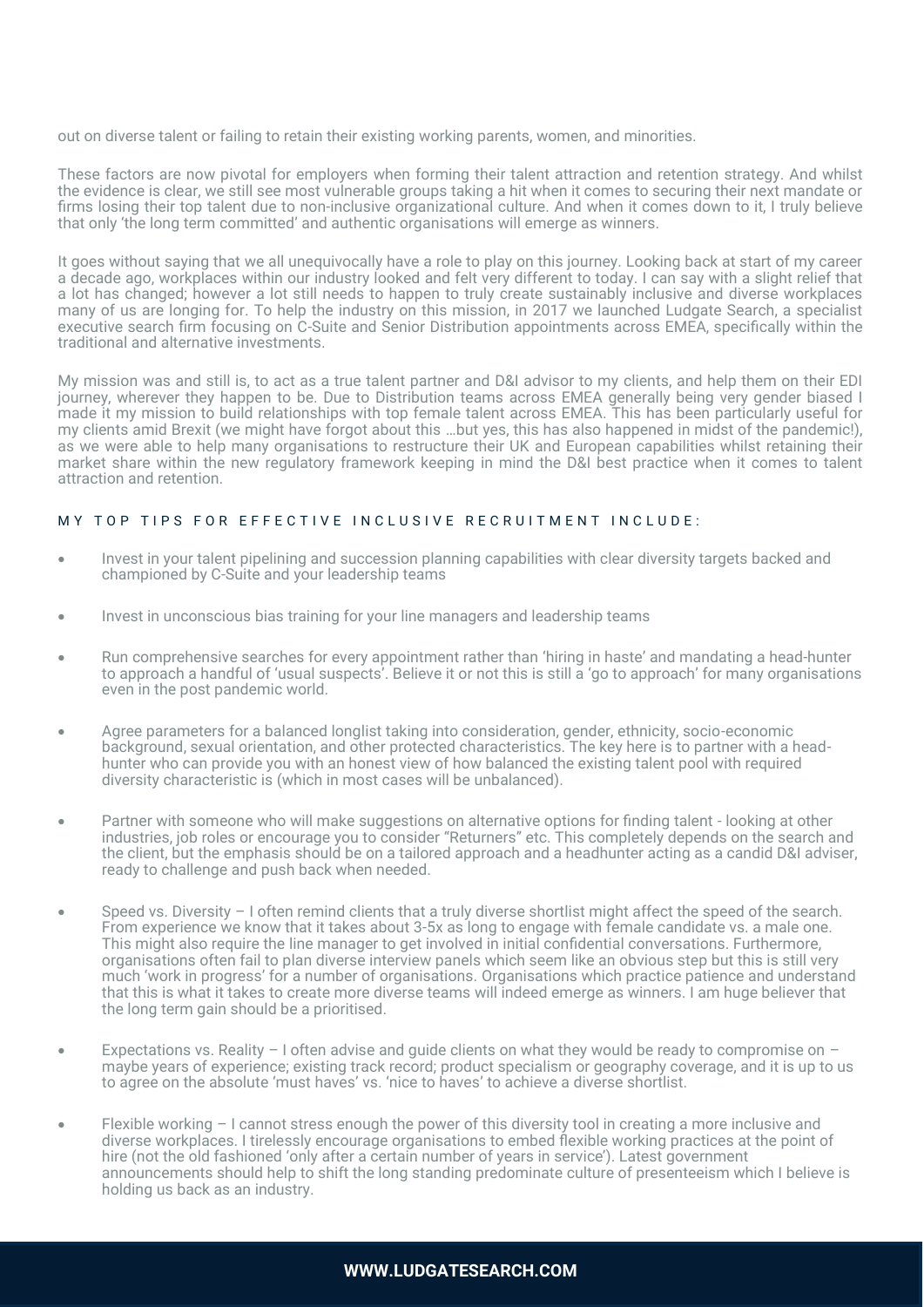• Partner with a head-hunter who is candid, relatable, passionate and truly understands the complex issues surrounding EDI and has experience creating and nurturing inclusive and diverse workforces. A headhunter who has strong relationships based on trust with candidates with diverse characteristics. A head-hunter who for example in case of the news of pregnancy in the middle of the interview process (which is not a new occurrence - there is just a little less stigma around this sort of scenario) candidates are comfortable to confide in, and trust that the head-hunter will 'back them' . Your headhunter of choice should be comfortable managing this situation and without any hesitation be requesting maternity policy details from their client etc.

This is just a brief outline of my top recommendations based on my experience, and as head-hunters we do what is within our control but as you know, company culture and inclusive leadership are key for long lasting change. However, all of this will be a redundant point and talent retention will become an issue if organisations 'don't practice what they preach' when it comes to Equality, Diversity, and Inclusion best practice.

#### CASE STUDY 1 - HEAD OF WHOLESALE APPOINTMENT

I recently lead a Head of Wholesale search at a top 10 global asset manager based in Europe. The goal was to produce a gender balanced long list consisting of around 35 profiles which we were able to deliver due to our strong relationships at this level across EMEA. The Country Head's main driver was to find the top candidate for this mandate irrespective of their gender whilst championing the inclusive recruitment best practice. Following interviews with 15 shortlisted candidates, our absolute top candidate for the job was a female. Following the offer communicated to the candidate, she shared the news about her pregnancy with me (not without fear that things might now change!). We had an open conversation with the client and there was never any doubt that the candidate wouldn't be supported, in fact quite the opposite, they were looking at accommodating an early start to embed her within the organization before her maternity leave. The candidate also needed to relocate to another European country for this appointment, so things were challenging to say the least, however I was impressed by the way the client handled the news and showcased the best practice. I hope other organizations follow suit.

#### **Testimonial: Head of Wholesale**

'Our culture has an unspoken rule about applying for a new job if you're pregnant or trying to get pregnant: do not do it. I've felt almost guilty about getting pregnant during the selection process and I must admit I was in fear that my situation might be negatively perceived and change things. Truth is we can change the societal narrative, one story at a time. I cannot be more proud I joined a company that is leading the change by example. I felt included and appreciated as a professional and as a women, which made me even more motivated to accept this role. My hope is that women see this and feel the confidence to take greater professional risks while also not shelving their dreams of becoming a mother and starting a family. You can't be what you can't see.'

#### **Testimonial: Head of Country**

"I have always been proud of working for a company that prizes talent and merit above all. These have been the main drivers in our search for a Head of Wholesale. When we found the right candidate, we had no doubts, no hesitation. Working as a woman manager in the asset management industry can present some challenges. But I can say that the hiring process was the perfect proof of our standing as a leader in promoting and furthering gender parity in the industry".

#### CA SE STUDY 2 - SENIOR ALTERNATIVE SALES SPECIALIST, EMEA APPOINTMENT

A recent project entailed an Alternatives Distribution team build up at a top 20 global asset manager. I partnered with the Head of Alternatives EMEA, and the brief was to hire a number of experienced alternative sales professionals across Europe with diverse characteristics - gender, ethnicity and/ or talent from diverse socio-economic backgrounds. Following an extensive mapping of alternatives sales talent across EMEA and considering over 150+ professionals in this field over the period of 5months, we succeeded in our mission. However, this didn't happen without a challenge and a huge commitment from the client. To secure candidates with diverse characteristics, it took us several months of meeting numerous individuals and a key ingredient - open mindedness form the leadership team. During the search the client compromised on several criteria's such as the level of experience, product, and geographical coverage to meet their diversity goals and ultimately to find the best talent for their newly created team. The key to success in this case was clients' willingness to compromise on time; level of experience and their continued commitment to building a diverse and inclusive team. I have no doubts that this approach will be directly reflected in the success of this team in the years to come.

#### **Testimonial: Senior Alternatives Sales Specialist, EMEA**

"Both the prospective employer and Ana Maria have demonstrated a willingness and ability to see beyond "the job description" during the recruitment process. They were open to exploring and appreciating various qualities that made me suitable for the position and understood what I can bring to the table beyond the obvious professional qualifications".